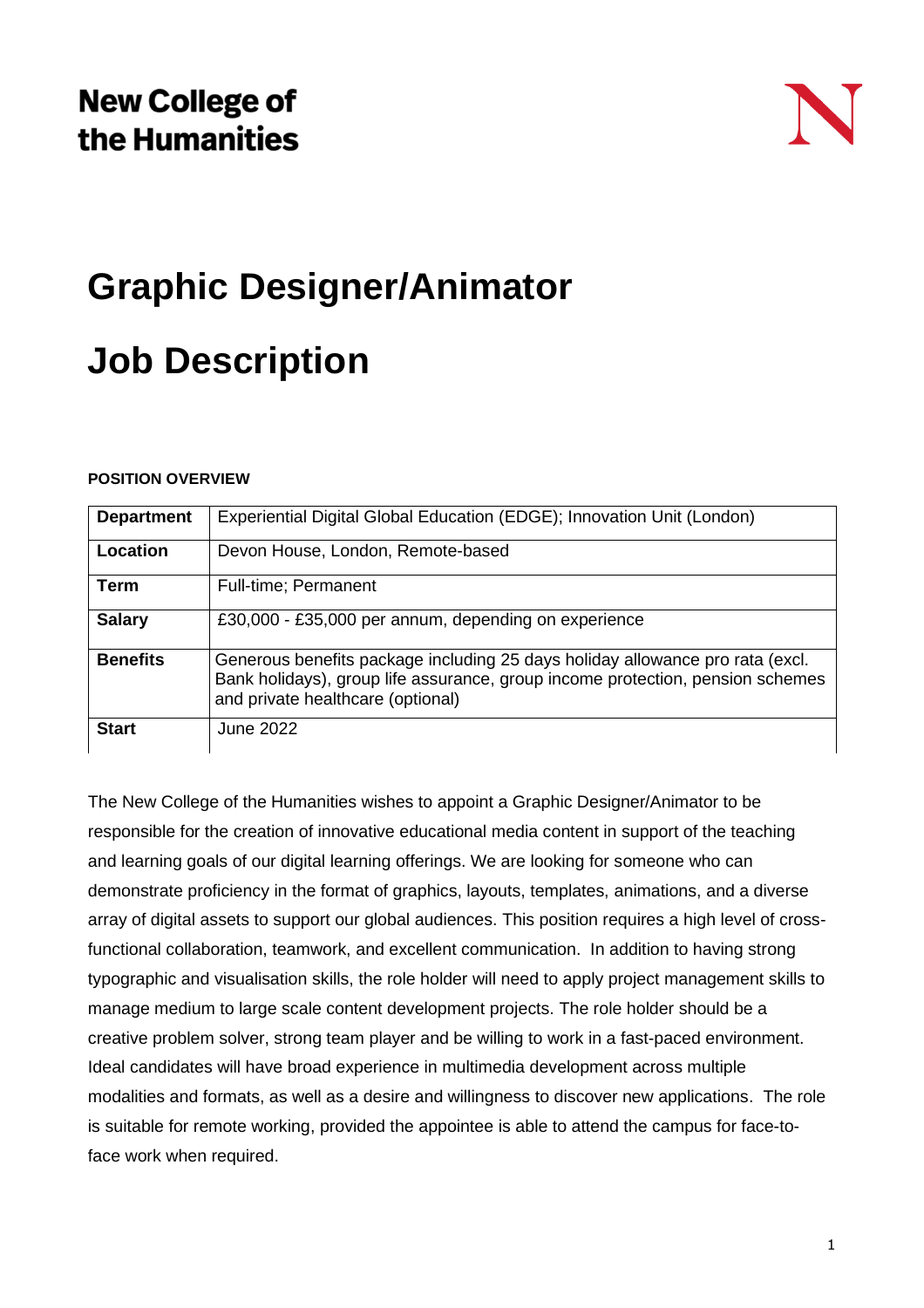#### **Duties and Responsibilities**

- Working closely with learning experience designers, video producers and faculty, responsible for conceptualizing, designing, and developing engaging educational content including:
	- − Digital Graphics
	- − Interactives
	- − Videos
	- − Motion Graphics
	- − Animation
	- − Simulations
	- − Screencast Tutorials
	- − Podcasts
- Responsible for ensuring build is scalable  $-$  anticipating the re-use of effects, animations, and styles
- Creation of visuals and interactive graphics that translate instructional concepts
- Generate, storyboard, and present clear ideas that meet project objectives and comply with brand and product guidelines, upholding Northeastern University's values of inclusive excellence
- Ensure implementation of user-centred design principles, inclusive-design, and compliance with relevant disability/accessibility regulations including Americans with Disabilities Act Standards for Accessible Design (ADA)
- Active in the management of medium to large scale content development projects
- Stakeholder management establishing and maintaining good working relationships with internal and external contacts, ensuring their engagement and adherence to required response times
- Ensure feedback from team members and clients are reviewed and evaluated and work to find the best ways to address concerns and provide improvements and new solutions
- Any other duties commensurate with the level of responsibility of this post, for which the post holder has the necessary experience and/or training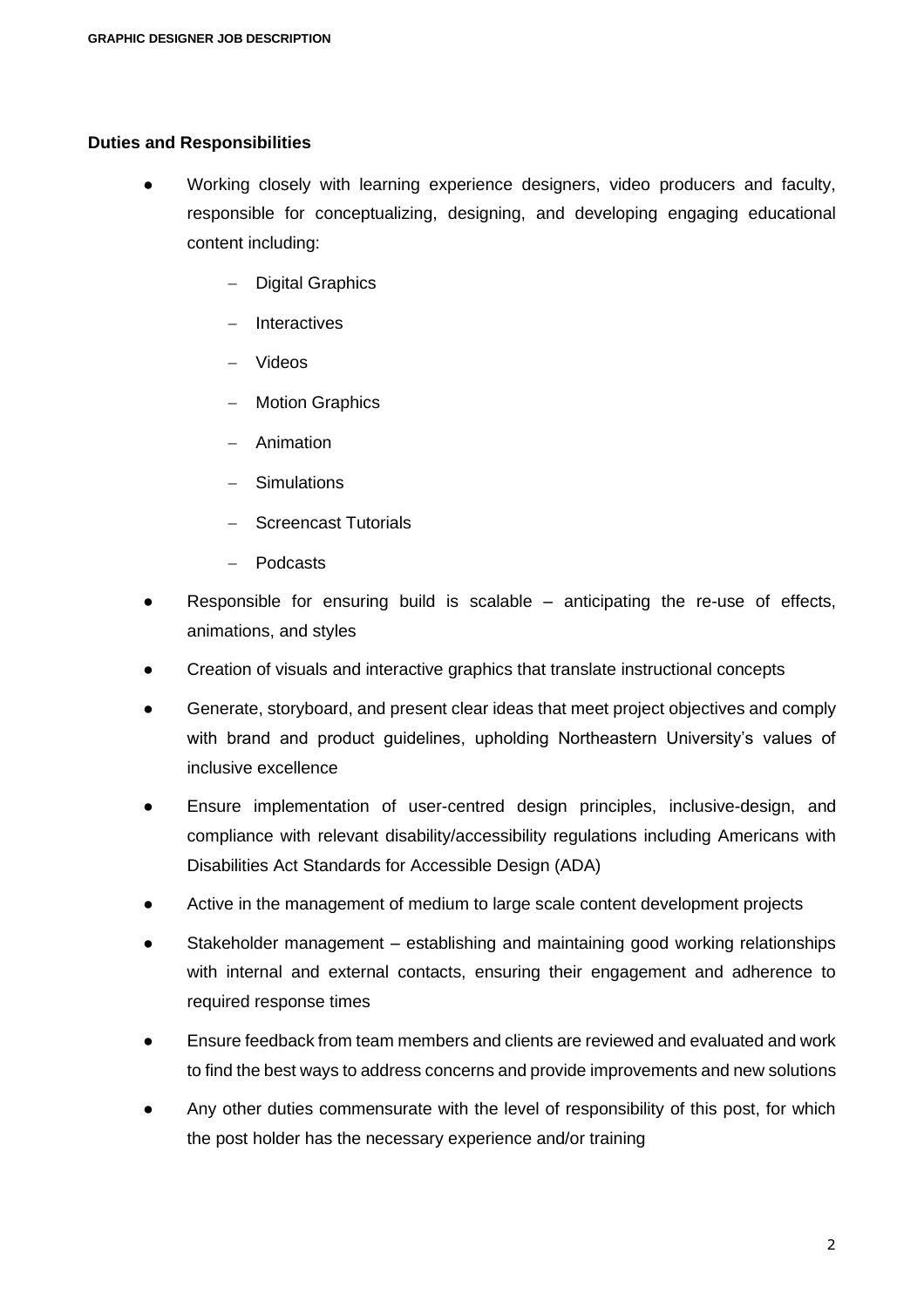#### **About EDGE**

EDGE (Experiential, Digital, Global, Education) is part of Northeastern's Global Network and is dedicated to designing and delivering work-related learning throughout the UK and internationally. The EDGE team work remotely, using innovative pedagogical approaches and best practice in digital education and collaboration to ensure an excellent learner experience for individuals or groups of learners, wherever they are based. The EDGE team currently delivers a growing portfolio of work-related learning aligned to digital transformation, data science, artificial intelligence, and project management.

#### **Person Specification Criteria (Essential / Desirable)**

#### **Qualifications**

Bachelor's degree, ideally in Graphic Design, Digital Media/Visual Communications or a related field [E]

#### **Key Criteria**

- 3-5 years of professional design experience creating successful multimedia outputs, from concept to production [E]
- Advanced-level knowledge of and experience in Adobe Creative Suite with an emphasis on Photoshop, Illustrator, InDesign and After Effects [E]
- Experience with Premiere Pro, Articulate 360 or other such applications [D]
- Experience designing for ADA compliance [D]
- Positive and professional attitude, with a genuine interest in learning new skills  $[E]$
- Adaptable and willing to take on new projects and assignments at short notice [E]
- Strong organisational and time management skills, demonstrating and ability to work flexibly across multiple projects with strict and conflicting deadlines, while maintaining high-quality standard of work [E]
- Ability to maintain focus on priorities while multi-tasking and thrive in an agile environment [E]
- Confident with strong decision-making skills [E]
- Exceptional attention to detail and ability to achieve high level of accuracy  $[E]$
- Proven ability to work effectively with vendors, when relevant, and collaborate with wider team members [E]